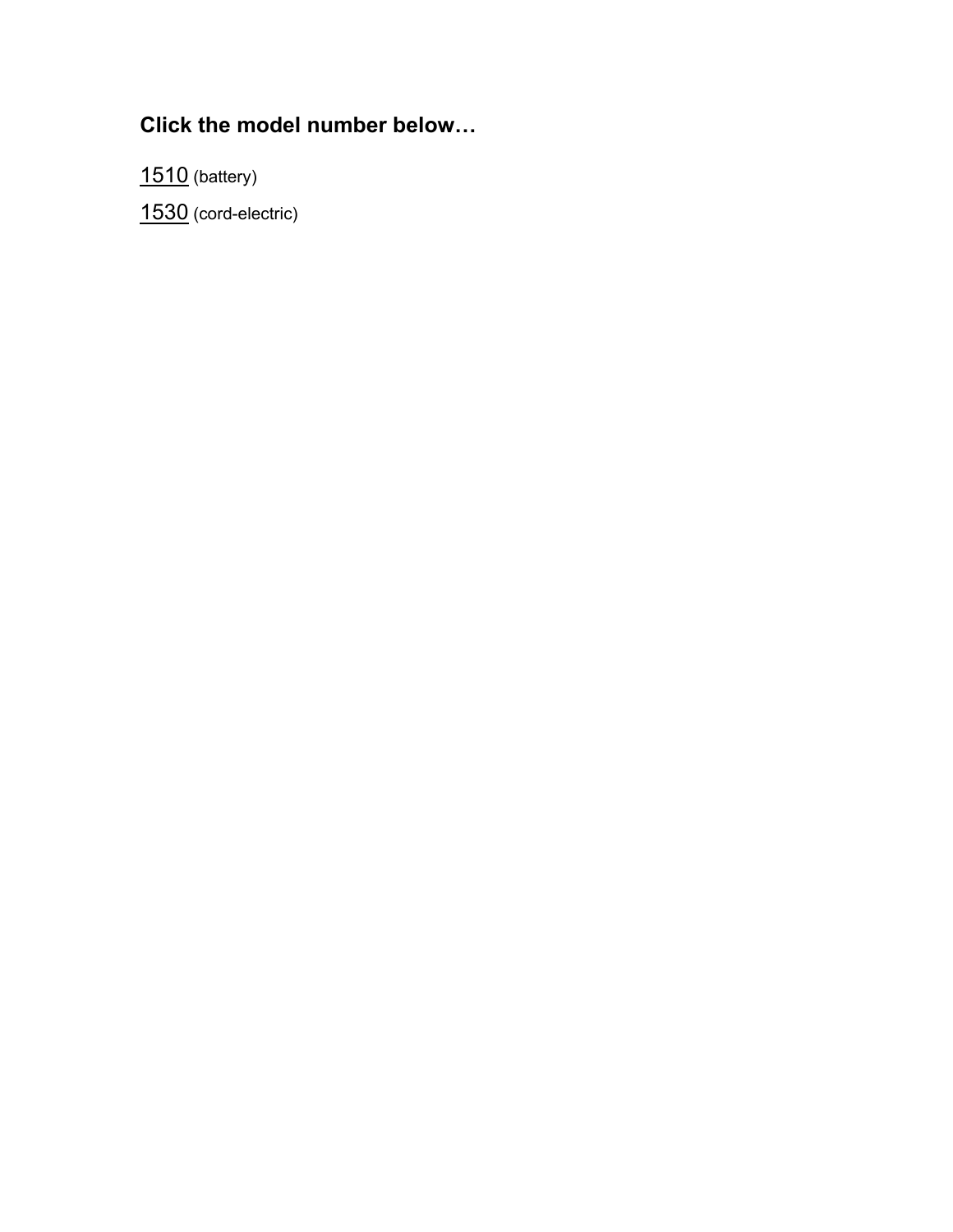

# <span id="page-1-0"></span>Model 1510 Specifications

### **AUTOMATIC CARPET EXTRACTOR**

| <b>Feature</b>                              |  | <b>English / Metric</b>                                                                                                                                         |
|---------------------------------------------|--|-----------------------------------------------------------------------------------------------------------------------------------------------------------------|
| <b>Brush System</b>                         |  |                                                                                                                                                                 |
| <b>Brush length</b>                         |  | 19-inch/ 482 mm                                                                                                                                                 |
| Brush type                                  |  | Nylon                                                                                                                                                           |
| <b>Brush RPM</b>                            |  | 2800                                                                                                                                                            |
| Motor power                                 |  | (2) 0.2 hp/ 0. 15 kW                                                                                                                                            |
| <b>Motor RPM</b>                            |  | 1800                                                                                                                                                            |
| <b>Drive System</b>                         |  |                                                                                                                                                                 |
| Top interim cleaning speed                  |  | 100 fpm/ 30 mpm                                                                                                                                                 |
| Top deep cleaning speed                     |  | 50 fpm/ 15 mpm                                                                                                                                                  |
| Max. ramp while cleaning                    |  | 5 degree                                                                                                                                                        |
| <b>Productivity</b>                         |  |                                                                                                                                                                 |
| Theoretical max. per hour: interim cleaning |  | 11,000 ft <sup>2</sup> / 1,022 m <sup>2</sup>                                                                                                                   |
| Deep cleaning                               |  | 5,500 ft <sup>2</sup> / 511 m <sup>2</sup>                                                                                                                      |
| <b>Machine Dimensions</b>                   |  |                                                                                                                                                                 |
| Length                                      |  | 50-inch / 1270 mm                                                                                                                                               |
| <b>Machine Width</b>                        |  | 22-inch / 558 mm                                                                                                                                                |
| <b>Height</b>                               |  | 42-inch / 1066 mm                                                                                                                                               |
| Weight (batteries installed)                |  | 656 lb / 298 kg                                                                                                                                                 |
| <b>Solution &amp; Recovery System</b>       |  |                                                                                                                                                                 |
| Solution tank capacity                      |  | 21 gallon/72 liter                                                                                                                                              |
| Recovery tank capacity                      |  | 21 gallon/72 liter                                                                                                                                              |
| Airflow                                     |  | Dual 69 cfm/ 1.96 m <sup>3</sup> vac motors                                                                                                                     |
| Waterlift                                   |  | (2) 68-inch/ 1727 mm vac motors                                                                                                                                 |
| Vacuum motor power                          |  | (2) 0.89 hp/ 0.66 kW vac motors                                                                                                                                 |
| Vacuum motor stages                         |  | (2) 3 stage vac motors                                                                                                                                          |
| <b>Power Consumption</b>                    |  |                                                                                                                                                                 |
| Total power consumption                     |  | 55 amps                                                                                                                                                         |
| Battery run time                            |  | 3 hours                                                                                                                                                         |
| <b>Battery configuration</b>                |  | 4-6 volt 235 AH batteries                                                                                                                                       |
| <b>Sound Level</b>                          |  |                                                                                                                                                                 |
| Operator's ear                              |  | 72 dBa                                                                                                                                                          |
| <b>Warranty</b>                             |  | 3 YEARS/2500 HRS ON PARTS AND LABOR. 10 YEARS ON<br>ROTATIONALLY-MOLDED POLYETHYLENE TANKS. NO TRAVEL. PLEASE<br>CONTACT COMPANY FOR MORE WARRANTY INFORMATION. |